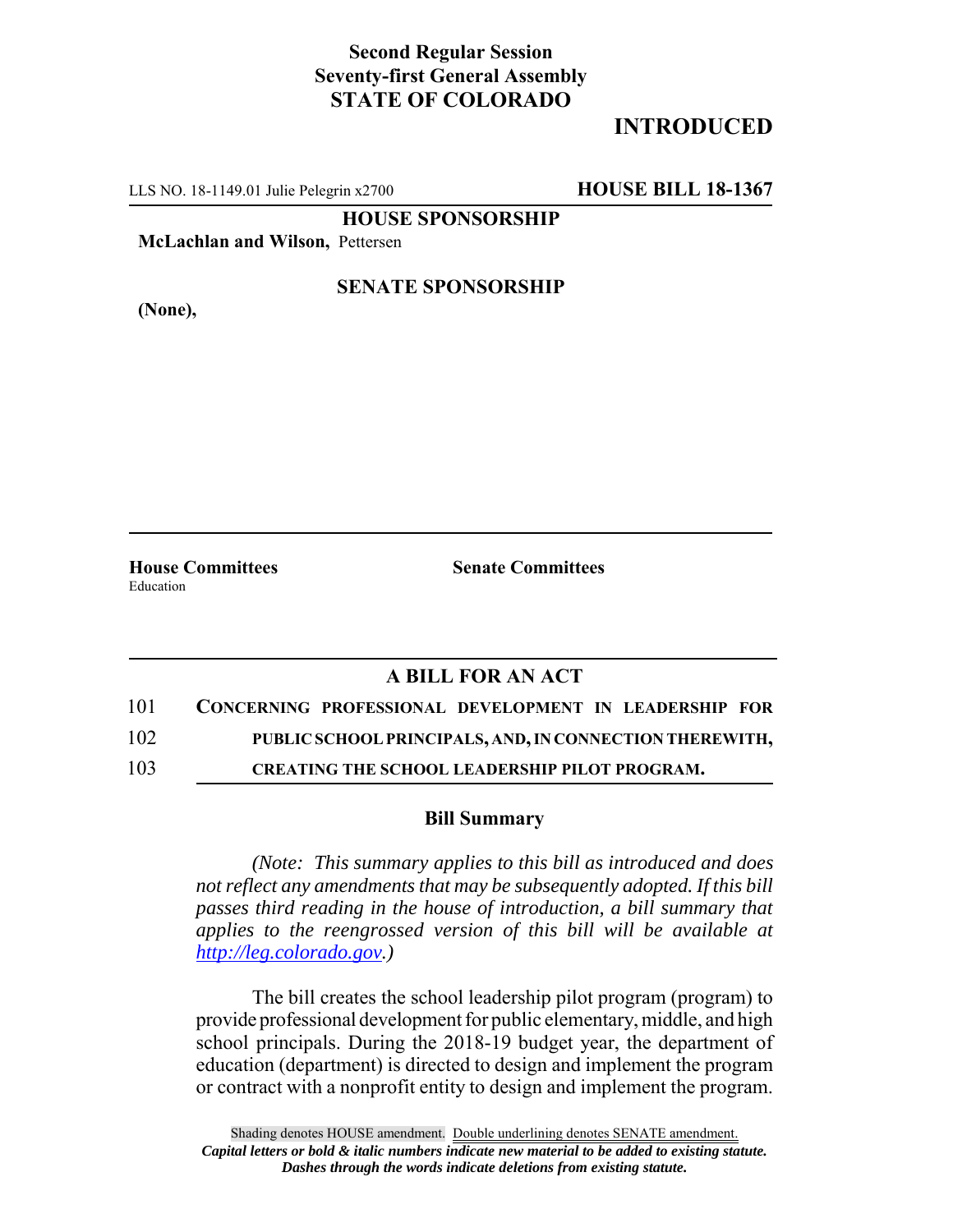The program must include identification of high-quality school principals who will interact with the school principals selected to receive professional development through the program. The program must also include professional development in distributive and collaborative leadership skills with the goal of improving educator retention, school climate and culture, and student outcomes.

School principals may apply to receive professional development through the program during the 2019-20 and 2020-21 budget years. The department or the contracted entity must review the applications and recommend participants to the state board of education (state board), who shall select the participants. Subject to available appropriations, the state board must provide grants to the employing entities of the school principals who participate in the program either as high-quality school principals or to receive professional development. The grants are paid from money appropriated to the school leadership pilot program fund created in the bill.

By March 15, 2019, the department must report to the education committees of the general assembly concerning the design of the program. By January 15, 2021, the department must report to the education committees concerning implementation of the program, including recommendations for whether the program should be continued.

The program is repealed, effective July 1, 2021.

| 1              | Be it enacted by the General Assembly of the State of Colorado:       |
|----------------|-----------------------------------------------------------------------|
| $\overline{2}$ | <b>SECTION 1.</b> In Colorado Revised Statutes, add part 2 to article |
| 3              | 13 of title 22 as follows:                                            |
| 4              | PART <sub>2</sub>                                                     |
| 5              | <b>SCHOOL LEADERSHIP PILOT PROGRAM</b>                                |
| 6              | 22-13-201. Legislative declaration. (1) THE GENERAL ASSEMBLY          |
| 7              | <b>FINDS THAT:</b>                                                    |
| 8              | (a) EFFECTIVE SCHOOL LEADER SHIP IS SECOND ONLY TO TEACHING           |
| 9              | WITH REGARD TO THE IN-SCHOOL COMPONENTS IDENTIFIED AS HAVING THE      |
| 10             | GREATEST EFFECT ON STUDENT LEARNING AND OUTCOMES;                     |
| 11             | (b) A RECENT REPORT BY THE DEPARTMENT OF EDUCATION AND                |
| 12             | THE DEPARTMENT OF HIGHER EDUCATION CONCERNING TEACHER                 |
| 13             | SHORTAGES IN COLORADO STATES THAT, IN IDENTIFYING REASONS FOR         |
|                |                                                                       |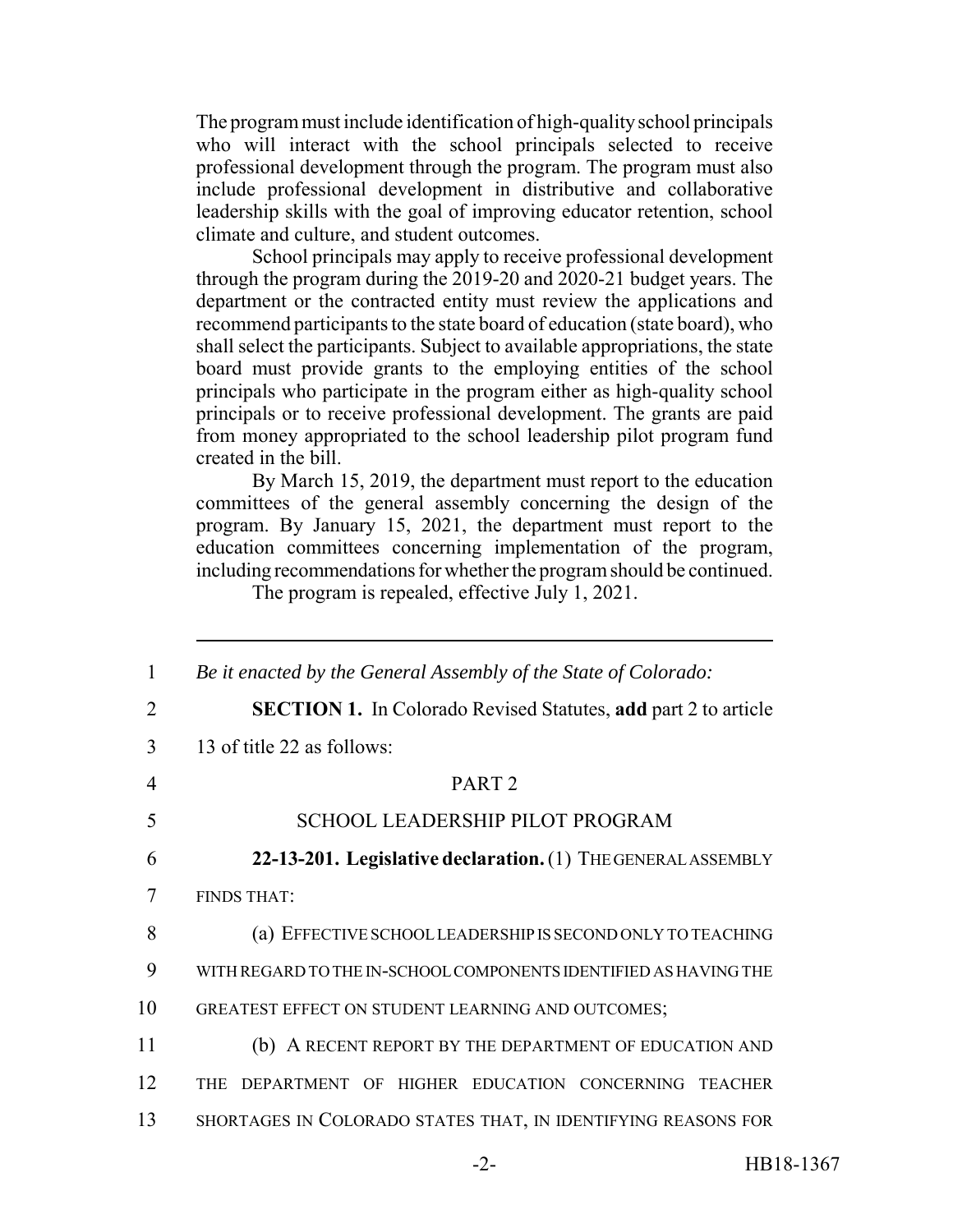LEAVING A SCHOOL, TEACHERS CITE POOR OR INEFFECTIVE SCHOOL LEADERSHIP. TO ADDRESS THE TEACHER SHORTAGE, THE REPORT RECOMMENDS PROVIDING IMPROVED EDUCATIONAL LEADERSHIP PREPARATION AND PROFESSIONAL DEVELOPMENT TO ASSIST PRINCIPALS IN CREATING POSITIVE SCHOOL CLIMATE AND CULTURE.

 (c) SCHOOL PRINCIPALS ARE EXPECTED TO FILL MANY ROLES THAT MOVE FAR BEYOND ADMINISTRATIVE TASKS, INCLUDING SETTING A SCHOOL-WIDE VISION FOR STUDENT LEARNING AND OUTCOMES, CREATING A SCHOOL-WIDE CLIMATE THAT IS HOSPITABLE TO LEARNING, PROVIDING INSTRUCTIONAL LEADERSHIP WITH EDUCATORS, NURTURING A PROFESSIONAL LEARNING COMMUNITY WITH THE EDUCATORS IN THE 12 SCHOOL, AND CULTIVATING LEADERSHIP IN OTHERS SO THAT THE SCHOOL OPERATES ON A DISTRIBUTIVE AND COLLABORATIVE LEADERSHIP MODEL; (d) THERE ARE EXAMPLES OF EXCELLENT PRINCIPALS IN PUBLIC SCHOOLS IN COLORADO WHO SUCCESSFULLY PRACTICE DISTRIBUTIVE AND COLLABORATE LEADERSHIP AND HAVE BUILT AND MAINTAINED A STRONG

 COLLABORATIVE LEARNING COMMUNITY IN THEIR SCHOOLS THAT RESULTS IN POSITIVE STUDENT OUTCOMES. SCHOOL PRINCIPALS IN COLORADO SHOULD HAVE THE OPPORTUNITY TO OBSERVE AND LEARN FROM THESE EXCELLENT PRINCIPALS TO BE ABLE TO REPLICATE BEST PRACTICES IN 21 THEIR OWN SCHOOLS.

 (e) CREATING A COHORT OF PUBLIC SCHOOL PRINCIPALS THROUGHOUT THE STATE WHO HAVE THE OPPORTUNITY TO OBSERVE AND LEARN FROM EXCELLENT PRINCIPALS AND TOGETHER DEVELOP THEIR LEADERSHIP SKILLS AND LEARN TO IMPLEMENT BEST PRACTICES IN LEADING A PUBLIC SCHOOL COMMUNITY IS LIKELY TO RESULT IN SCHOOL IMPROVEMENT THROUGHOUT THE STATE AND BETTER STUDENT ACADEMIC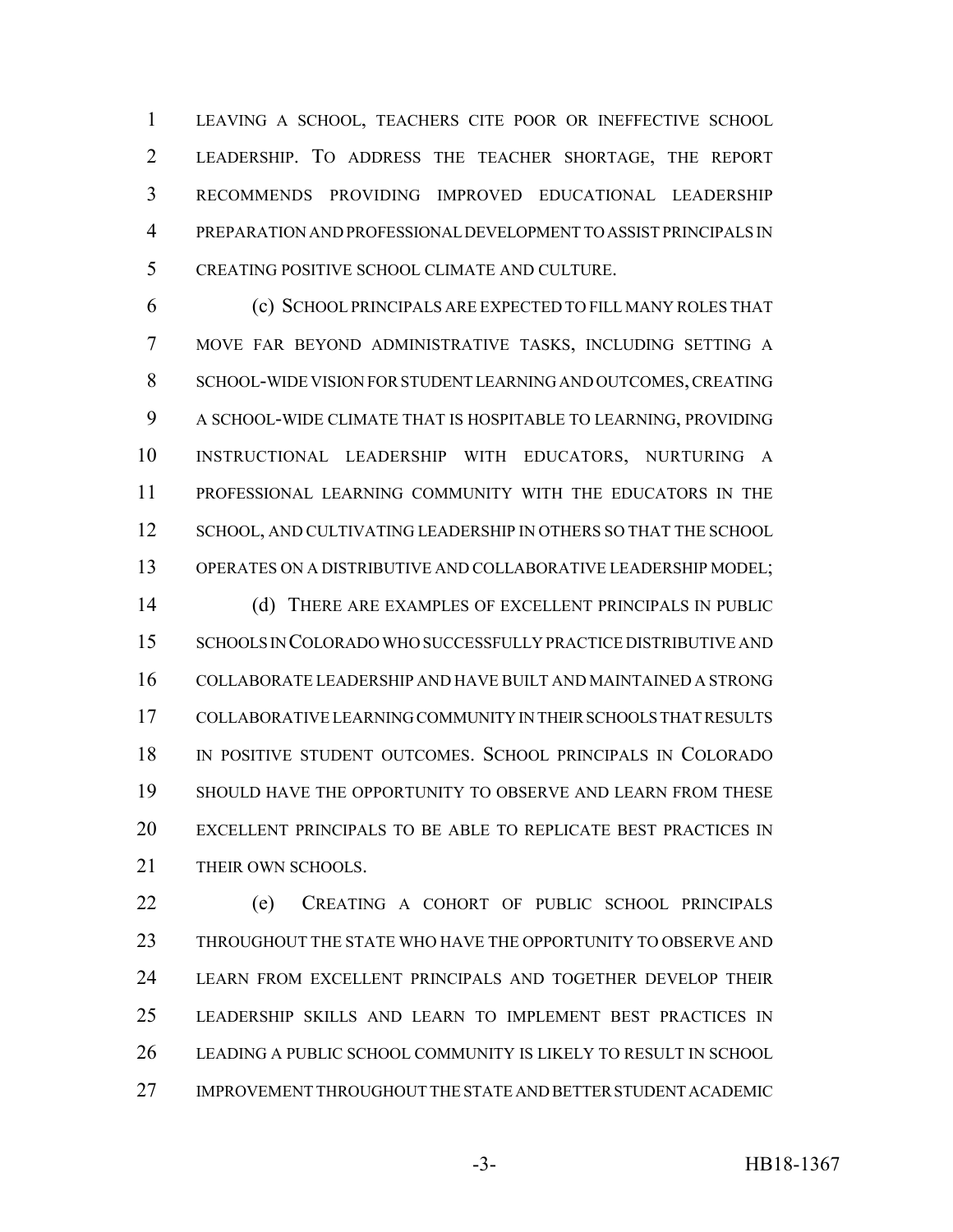#### OUTCOMES; AND

**(f) IMPROVING SCHOOL LEADERSHIP THROUGH A PROGRAM THAT**  EMPOWERS PUBLIC SCHOOL PRINCIPALS TO BUILD THEIR LEADERSHIP SKILLS AND TEACHES THEM TO EFFECTIVELY IMPLEMENT DISTRIBUTIVE AND COLLABORATIVE LEADERSHIP IS LIKELY TO RESULT IN IMPROVEMENTS IN THE CLIMATE AND CULTURE OF PUBLIC SCHOOLS, DECREASED EDUCATOR TURNOVER, AND A REDUCTION IN THE TEACHER SHORTAGE EXPERIENCED BY MANY PUBLIC SCHOOLS.

 (2) THE GENERAL ASSEMBLY FINDS, THEREFORE, THAT IT IS NECESSARY FOR THE BENEFIT OF PUBLIC EDUCATION IN COLORADO TO DIRECT THE DEPARTMENT OF EDUCATION TO DESIGN AND IMPLEMENT A PROGRAM TO PROVIDE EMBEDDED, EXPERIENTIAL TRAINING FOR A COHORT OF PUBLIC SCHOOL PRINCIPALS TO ENABLE THEM TO PROVIDE DISTRIBUTIVE AND COLLABORATIVE LEADERSHIP WITHIN THEIR PUBLIC SCHOOLS THAT SUPPORTS INCREASED EDUCATOR RETENTION, IMPROVED SCHOOL CLIMATE AND CULTURE, AND IMPROVED STUDENT ACADEMIC OUTCOMES.

 **22-13-202. Definitions.** AS USED IN THIS PART 2, UNLESS THE CONTEXT OTHERWISE REQUIRES:

20 (1) "DEPARTMENT" MEANS THE DEPARTMENT OF EDUCATION CREATED AND EXISTING PURSUANT TO SECTION 24-1-115.

22 (2) "FUND" MEANS THE SCHOOL LEADER SHIP PILOT PROGRAM FUND CREATED IN SECTION 22-13-204.

 (3) "PROGRAM" MEANS THE SCHOOL LEADERSHIP PILOT PROGRAM CREATED IN SECTION 22-13-203.

 (4) "PUBLIC SCHOOL" MEANS A SCHOOL THAT DERIVES ITS SUPPORT, IN WHOLE OR IN PART, FROM MONEY RAISED BY A GENERAL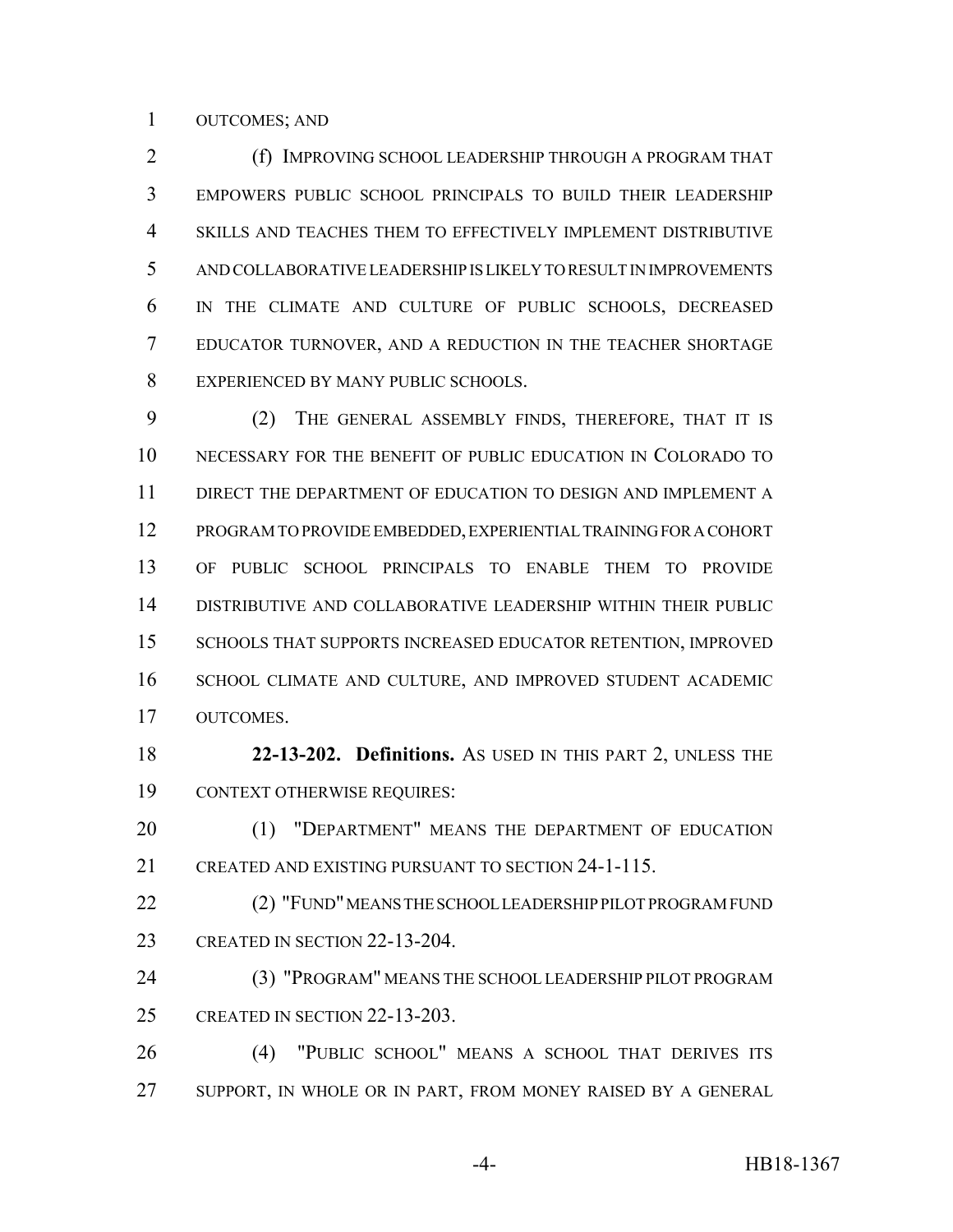STATE OR SCHOOL DISTRICT TAX AND INCLUDES A SCHOOL OF A SCHOOL DISTRICT, A PUBLIC SCHOOL OPERATED BY A BOARD OF COOPERATIVE SERVICES, AND AN INSTITUTE CHARTER SCHOOL AUTHORIZED BY THE 4 STATE CHARTER SCHOOL INSTITUTE PURSUANT TO PART 5 OF ARTICLE 30.5 OF THIS TITLE 22.

 (5) "SCHOOL PRINCIPAL" MEANS AN INDIVIDUAL WHO IS EMPLOYED AS THE CHIEF ADMINISTRATIVE OFFICER OF A PUBLIC ELEMENTARY, MIDDLE, OR HIGH SCHOOL IN COLORADO.

 (6) "STATE BOARD" MEANS THE STATE BOARD OF EDUCATION CREATED IN SECTION 1 OF ARTICLE IX OF THE STATE CONSTITUTION.

 **22-13-203. School leadership pilot program - created - participation.** (1) THERE IS CREATED IN THE DEPARTMENT OF EDUCATION THE SCHOOL LEADERSHIP PILOT PROGRAM TO PROVIDE EMBEDDED, EXPERIENTIAL PROFESSIONAL DEVELOPMENT TO IMPROVE THE QUALITY OF SCHOOL PRINCIPALS AND EMPOWER THEM TO EXERCISE DISTRIBUTIVE AND COLLABORATIVE LEADERSHIP THAT SUPPORTS COLLABORATION AMONG THE PROFESSIONAL EDUCATORS IN THE SCHOOL BUILDING. THE PURPOSE OF THE PROGRAM IS TO INCREASE EDUCATOR RETENTION, IMPROVE SCHOOL CLIMATE AND CULTURE, AND IMPROVE STUDENT ACADEMIC OUTCOMES BY IMPROVING THE QUALITY OF LEADERSHIP IN PUBLIC SCHOOLS. THE PROGRAM MUST INCLUDE IDENTIFICATION OF 22 HIGH-QUALITY SCHOOL PRINCIPALS AND THE OPPORTUNITY FOR OTHER SCHOOL PRINCIPALS FROM SCHOOL DISTRICTS THROUGHOUT THE STATE TO OBSERVE AND INTERACT WITH THE IDENTIFIED HIGH-QUALITY SCHOOL PRINCIPALS AND TO RECEIVE PROFESSIONAL DEVELOPMENT IN LEADERSHIP SKILLS TO LEARN THE CRITICAL PRACTICES OF THE HIGH-QUALITY SCHOOL PRINCIPALS IN SUCCESSFUL PUBLIC SCHOOLS.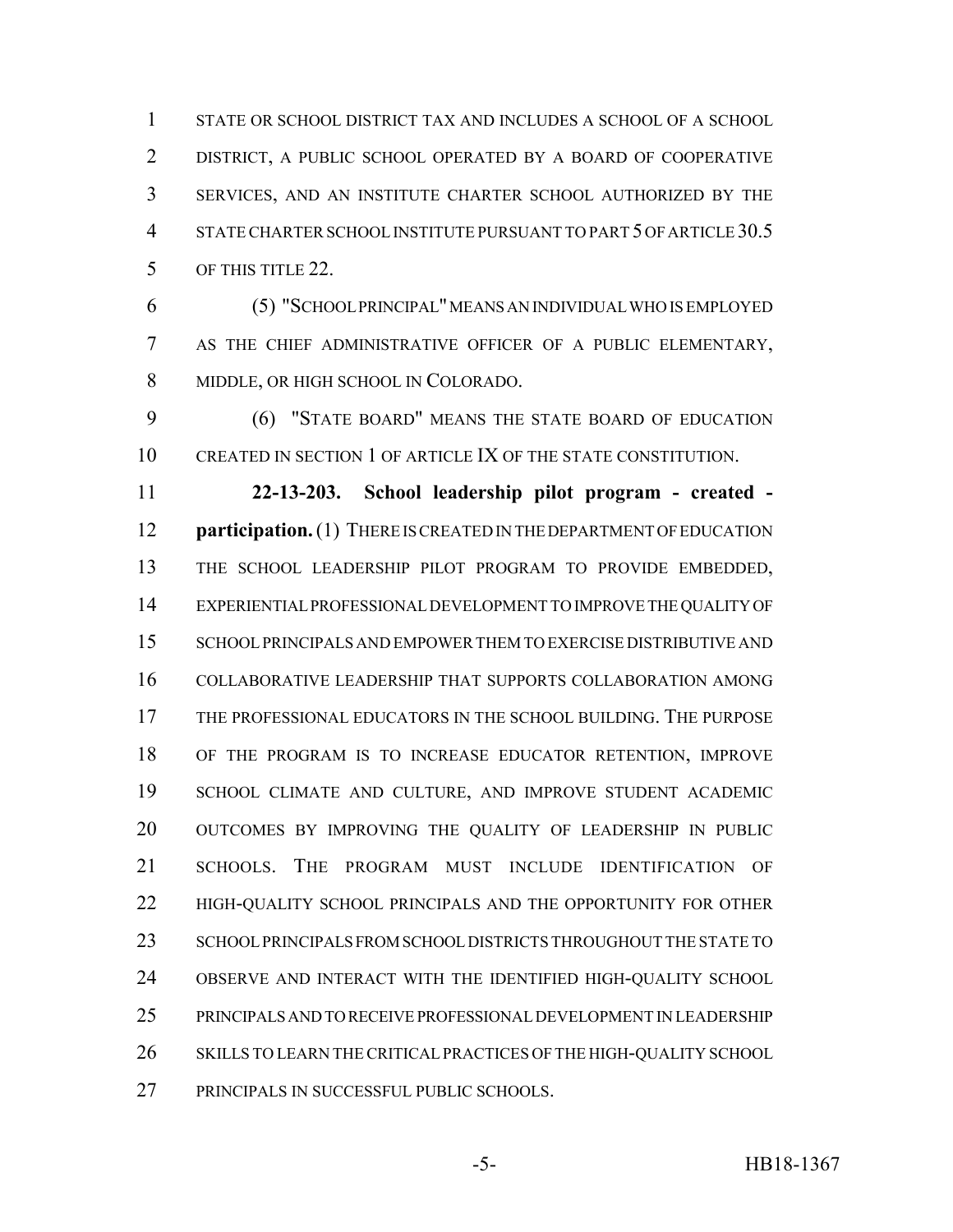(2) THE DEPARTMENT SHALL DESIGN THE PROGRAM DURING THE 2 2018-19 BUDGET YEAR AND BEGIN IMPLEMENTATION OF THE PROGRAM NO LATER THAN JULY 2019. THE DEPARTMENT MAY CONTRACT WITH A NONPROFIT ENTITY WITH DEMONSTRATED, SUCCESSFUL EXPERIENCE IN PROVIDING TRAINING TO SCHOOL PRINCIPALS IN DISTRIBUTIVE AND COLLABORATIVE LEADERSHIP IN COLORADO OR IN OTHER STATES TO ASSIST IN DESIGNING AND IMPLEMENTING THE PROGRAM. IN SELECTING A NONPROFIT ENTITY, THE DEPARTMENT SHALL FIRST CONSIDER ENTITIES THAT PROVIDE SUCCESSFUL SCHOOL LEADERSHIP PROGRAMS IN COLORADO THAT ARE SIMILAR TO THE PROGRAM DESCRIBED IN THIS SECTION. THE DEPARTMENT SHALL ENSURE THAT THE PROGRAM DESIGN INCLUDES:

 (a) THE METHOD FOR IDENTIFYING HIGH-QUALITY SCHOOL PRINCIPALS AND SELECTING A COHORT OF SCHOOL PRINCIPALS FROM PUBLIC ELEMENTARY, MIDDLE, AND HIGH SCHOOLS ACROSS THE STATE WHO APPLY TO PARTICIPATE IN THE PROFESSIONAL DEVELOPMENT PROVIDED BY THE PROGRAM;

 (b) THE LEARNING OBJECTIVES AND GOALS OF THE PROGRAM, WHICH MUST AT A MINIMUM INCLUDE IMPROVING AND ENHANCING POSITIVE SCHOOL CLIMATE AND CULTURE AND IMPLEMENTING DISTRIBUTIVE AND COLLABORATIVE LEADERSHIP AMONG THE PROFESSIONAL EDUCATORS WITHIN A SCHOOL;

**(c)** THE METHODS FOR ACHIEVING THE LEARNING OBJECTIVES AND GOALS, WHICH MUST INCLUDE DIRECT OBSERVATION OF AND INTERACTION WITH IDENTIFIED HIGH-QUALITY SCHOOL PRINCIPALS AND EXPERIENTIAL PROFESSIONAL DEVELOPMENT IN IMPLEMENTING DISTRIBUTIVE AND COLLABORATIVE LEADERSHIP, DEVELOPING COLLABORATION AMONG THE PROFESSIONALS WITHIN THE ENTIRE SCHOOL BUILDING, AND OTHER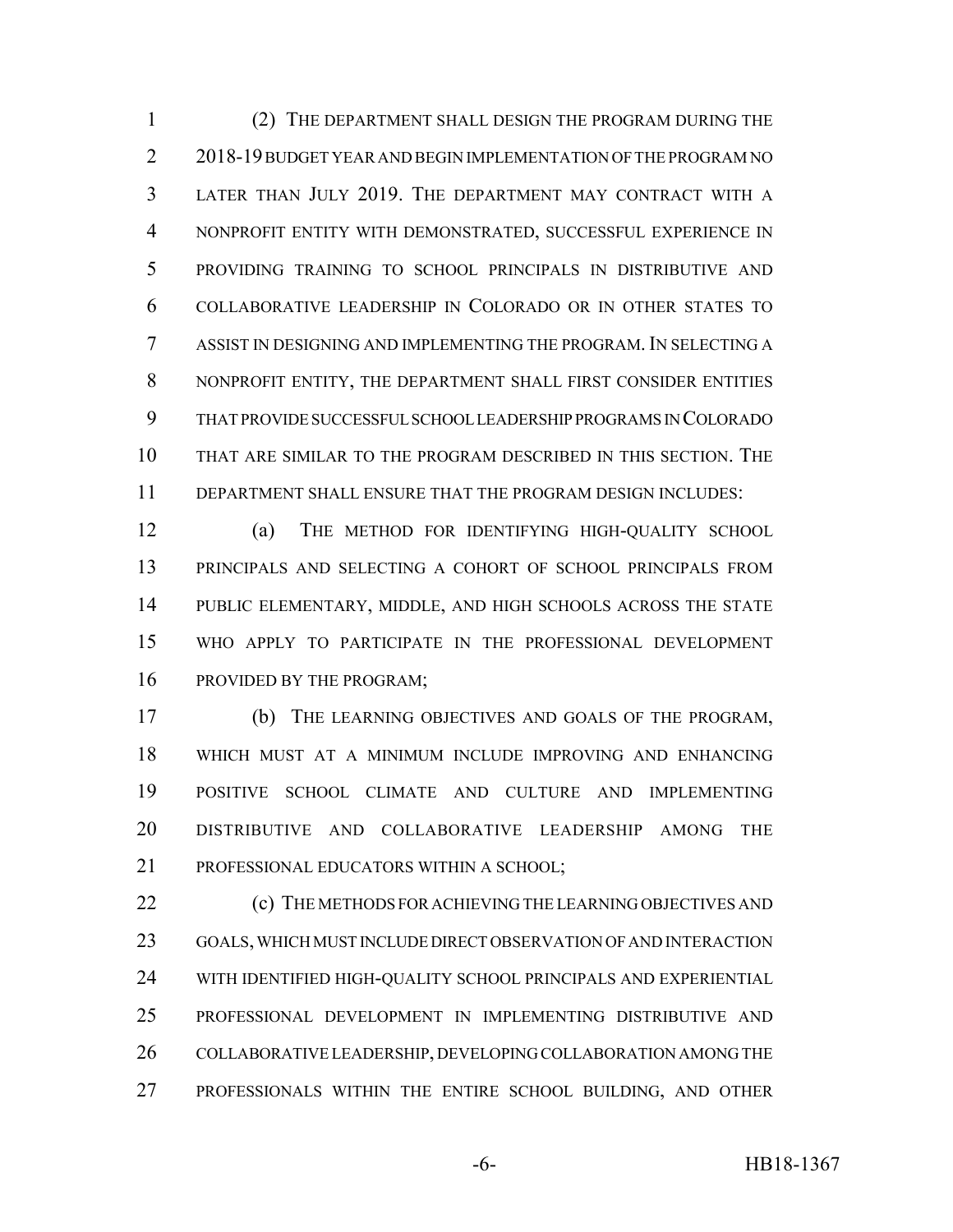LEADERSHIP SKILLS; AND

2 (d) THE METHOD FOR EVALUATING THE SUCCESS OF THE PROGRAM IN MEETING THE LEARNING OBJECTIVES AND GOALS AND IN MEETING THE PURPOSE DESCRIBED IN SUBSECTION (1) OF THIS SECTION, INCLUDING INCREASING EDUCATOR RETENTION, IMPROVING THE SCHOOL CLIMATE AND CULTURE, AND IMPROVING STUDENT ACADEMIC OUTCOMES. THE DEPARTMENT MAY TAKE INTO ACCOUNT INFORMATION RECEIVED THROUGH THE TEACHING AND LEARNING CONDITIONS SURVEY ADMINISTERED PURSUANT TO SECTION 22-2-503 IN EVALUATING THE SUCCESS OF THE PROGRAM.

 (3) A SCHOOL PRINCIPAL WHO SEEKS TO RECEIVE TRAINING THROUGH THE PROGRAM MUST SUBMIT AN APPLICATION TO THE DEPARTMENT IN ACCORDANCE WITH THE TIME FRAMES AND PROCEDURES ADOPTED BY RULE OF THE STATE BOARD. THE STATE BOARD BY RULE SHALL SPECIFY THE REQUIRED CONTENTS OF THE APPLICATION, WHICH AT A MINIMUM MUST INCLUDE EVIDENCE THAT THE SCHOOL PRINCIPAL'S EMPLOYING ENTITY AND BUILDING STAFF SUPPORT THE SCHOOL PRINCIPAL'S PARTICIPATION IN THE PROGRAM.

 (4) THE DEPARTMENT, OR THE ENTITY WITH WHICH THE DEPARTMENT CONTRACTS, IF ANY, SHALL RECOMMEND TO THE STATE BOARD AND THE STATE BOARD SHALL SELECT THE SCHOOL PRINCIPALS TO RECEIVE PROFESSIONAL DEVELOPMENT THROUGH THE PROGRAM FOR THE 2019-20 AND 2020-21 BUDGET YEARS, BASED ON APPLICATIONS RECEIVED 24 PURSUANT TO SUBSECTION (3) OF THIS SECTION. IN RECOMMENDING AND SELECTING SCHOOL PRINCIPALS TO RECEIVE PROFESSIONAL DEVELOPMENT THROUGH THE PROGRAM, THE DEPARTMENT, THE ENTITY, AND THE STATE BOARD, AT A MINIMUM, SHALL CONSIDER THE LEVEL OF PERFORMANCE, AS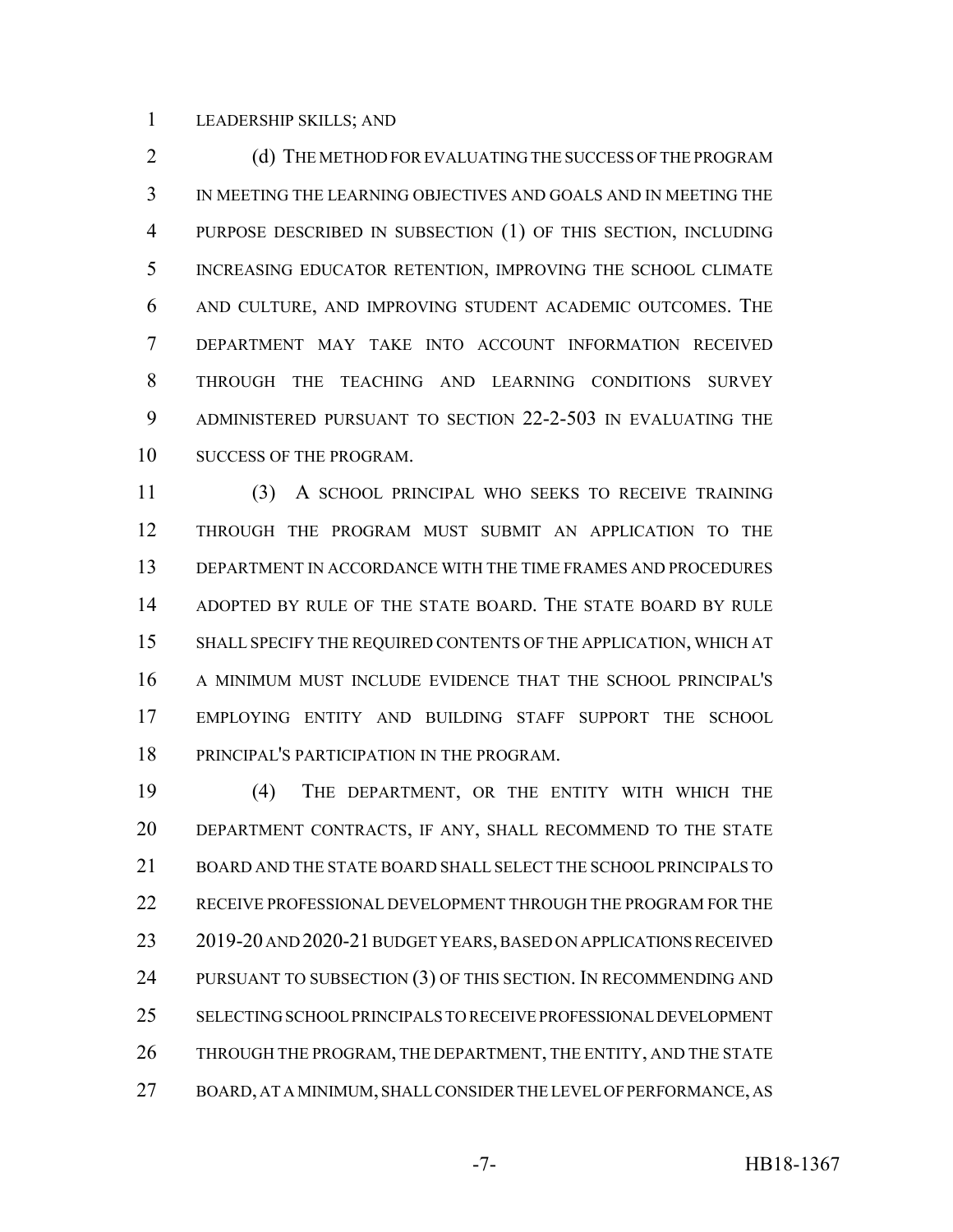DETERMINED PURSUANT TO SECTION 22-11-210, ACHIEVED BY THE PUBLIC SCHOOL AT WHICH THE APPLYING SCHOOL PRINCIPAL IS EMPLOYED AND ANY EVIDENCE THAT INDICATES THE LIKELIHOOD THAT A PROGRAM OF DISTRIBUTIVE AND COLLABORATIVE LEADERSHIP WOULD BE SUCCESSFUL IN IMPROVING EDUCATOR RETENTION, SCHOOL CLIMATE AND CULTURE, AND STUDENT ACADEMIC OUTCOMES AT THE PUBLIC SCHOOL AT WHICH THE APPLYING SCHOOL PRINCIPAL IS EMPLOYED. IN SELECTING PARTICIPANTS FOR THE PROGRAM, THE STATE BOARD, TO THE EXTENT PRACTICABLE, SHALL SELECT SCHOOL PRINCIPALS EMPLOYED IN PUBLIC ELEMENTARY, MIDDLE, AND HIGH SCHOOLS LOCATED IN RURAL, SUBURBAN, AND URBAN SCHOOL DISTRICTS THROUGHOUT THE STATE WHO ARE REPRESENTATIVE OF THE RACIAL AND GENDER DEMOGRAPHICS ACROSS THE STATE.THE STATE BOARD MAY SELECT TWO OR MORE SCHOOL PRINCIPALS FROM A SINGLE SCHOOL DISTRICT.

 (5) SUBJECT TO AVAILABLE APPROPRIATIONS, THE STATE BOARD SHALL AWARD A GRANT TO THE EMPLOYING ENTITY OF EACH SCHOOL PRINCIPAL WHO IS SELECTED TO PARTICIPATE IN THE PROGRAM EITHER AS AN EXEMPLARY HIGH-QUALITY SCHOOL PRINCIPAL WHO ASSISTS IN PROVIDING PROFESSIONAL DEVELOPMENT OR AS A SCHOOL PRINCIPAL WHO 20 IS SELECTED TO RECEIVE PROFESSIONAL DEVELOPMENT. THE STATE BOARD SHALL DETERMINE THE AMOUNT OF EACH GRANT BASED ON THE COSTS 22 THAT THE EMPLOYING ENTITY IS EXPECTED TO INCUR AS A RESULT OF THE 23 SCHOOL PRINCIPAL'S PARTICIPATION IN THE PROGRAM.

 **22-13-204. School leadership pilot program fund - created.** (1) THE SCHOOL LEADERSHIP PILOT PROGRAM FUND IS HEREBY CREATED IN THE STATE TREASURY. THE FUND CONSISTS OF ANY MONEY THAT THE GENERAL ASSEMBLY MAY APPROPRIATE OR TRANSFER TO THE FUND.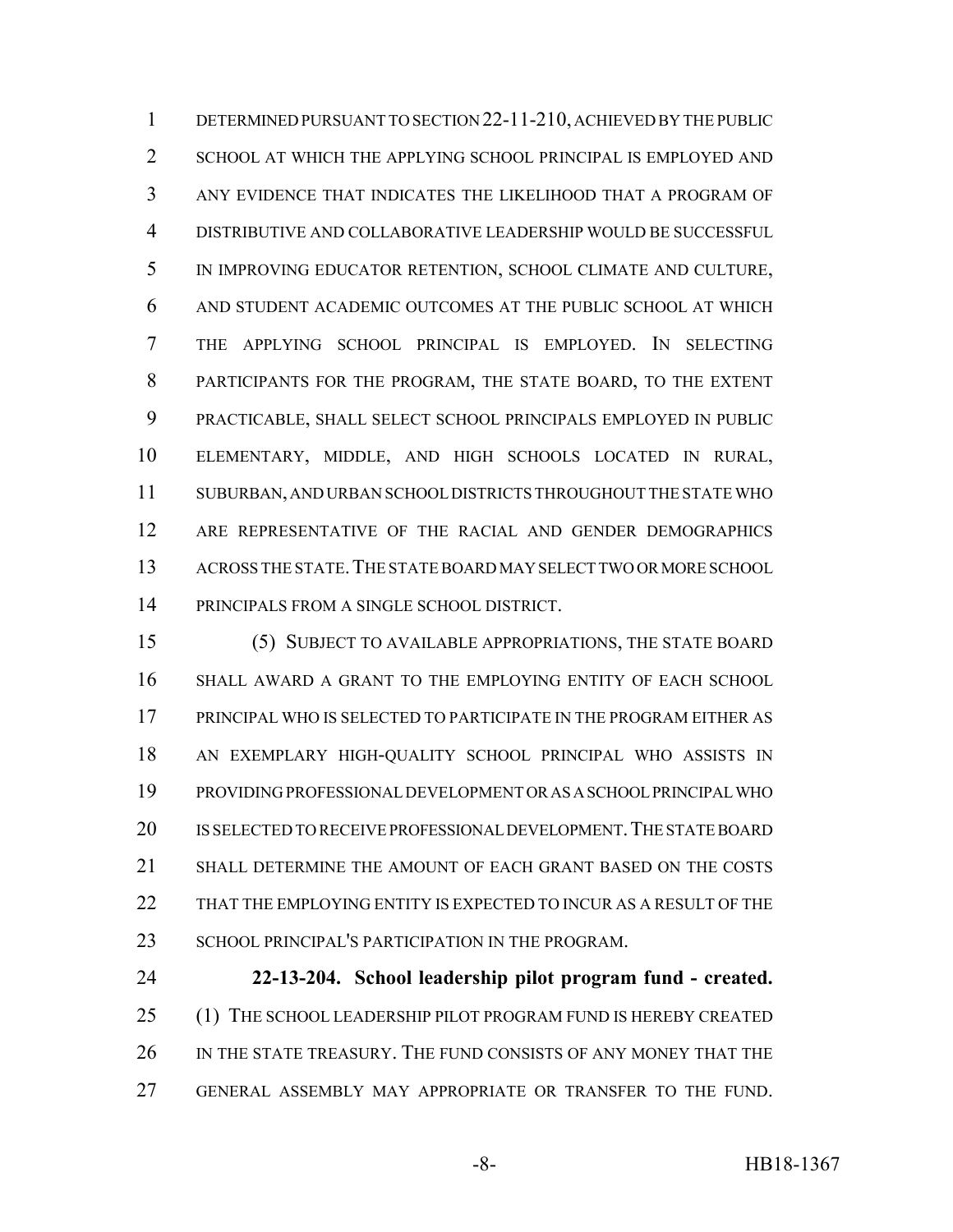MONEY IN THE FUND IS CONTINUOUSLY APPROPRIATED TO THE DEPARTMENT FOR THE PURPOSES OF THIS PART 2, INCLUDING PAYING THE DIRECT COSTS INCURRED BY THE DEPARTMENT IN DESIGNING AND IMPLEMENTING THE PROGRAM, WHICH MAY INCLUDE THE COST OF CONTRACTING WITH AN ENTITY AS AUTHORIZED IN SECTION 22-13-203(2), AND THE AMOUNTS AWARDED AS GRANTS AS PROVIDED IN SECTION  $7 \quad 22 - 13 - 203 \,(5)$ .

 (2) THE STATE TREASURER SHALL CREDIT ALL INTEREST AND INCOME DERIVED FROM THE DEPOSIT AND INVESTMENT OF MONEY IN THE 10 FUND TO THE FUND.

 (3) THE STATE TREASURER SHALL TRANSFER ALL UNEXPENDED 12 AND UNENCUMBERED MONEY IN THE FUND ON JULY 1, 2021, TO THE GENERAL FUND.

 **22-13-205. School leadership pilot program - reporting.** (1) ON OR BEFORE MARCH 15, 2019, THE DEPARTMENT SHALL REPORT TO THE EDUCATION COMMITTEES OF THE SENATE AND THE HOUSE OF REPRESENTATIVES, OR ANY SUCCESSOR COMMITTEES, CONCERNING THE DESIGN OF THE PROGRAM AND THE PLANS FOR IMPLEMENTING THE PROGRAM DURING THE 2019-20 AND 2020-21 BUDGET YEARS.THE REPORT MUST INCLUDE:

 (a) THE METHOD FOR IDENTIFYING EXEMPLARY, HIGH-QUALITY 22 SCHOOL PRINCIPALS TO PARTICIPATE IN THE PROGRAM AND THE NUMBER OF EXEMPLARY, HIGH-QUALITY SCHOOL PRINCIPALS EXPECTED TO PARTICIPATE IN THE PROGRAM;

 (b) THE NUMBER OF SCHOOL PRINCIPALS EXPECTED TO RECEIVE PROFESSIONAL DEVELOPMENT THROUGH THE PROGRAM AND THE CRITERIA FOR SELECTING THOSE SCHOOL PRINCIPALS;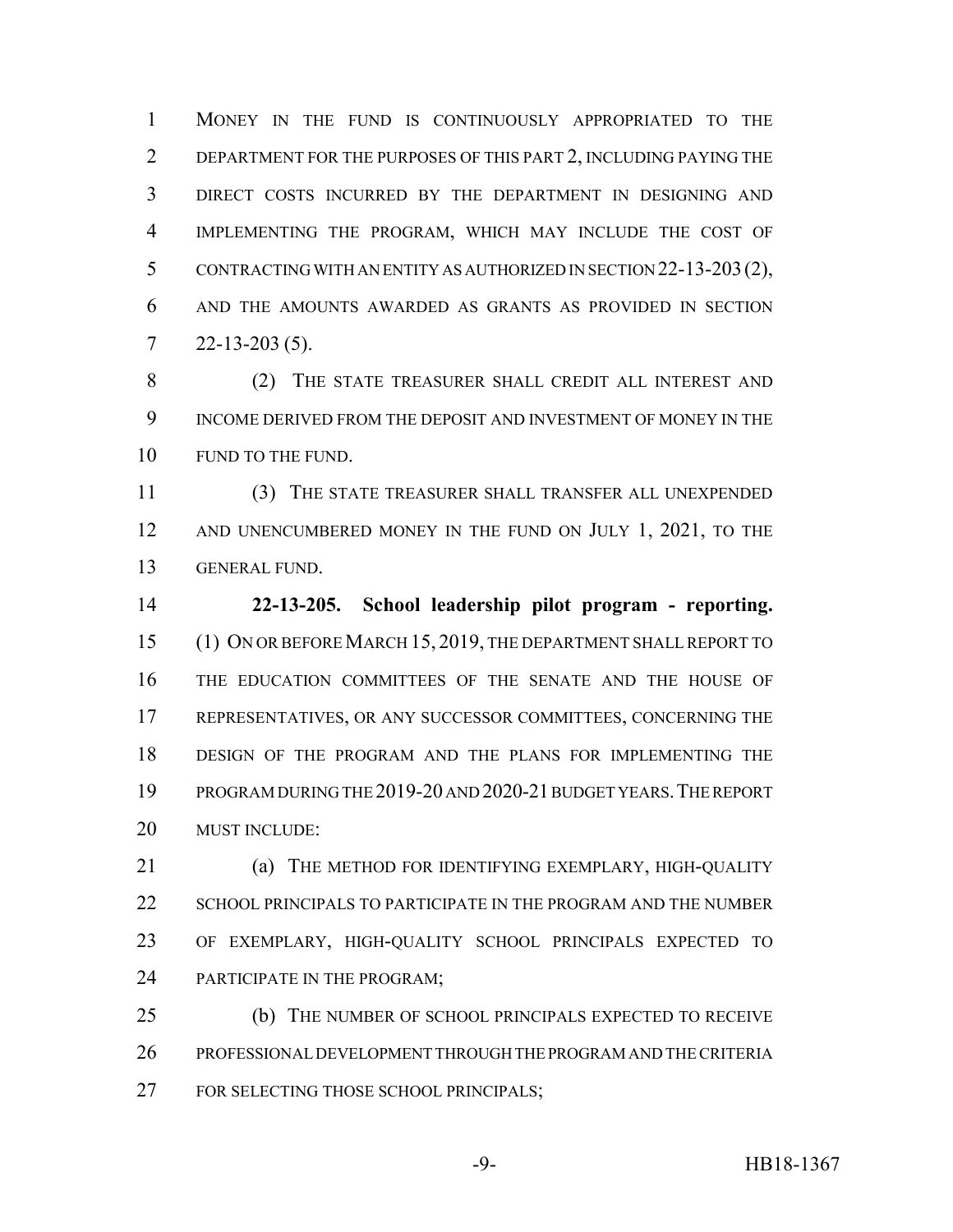(c) THE PLAN FOR PROVIDING INTERACTION BETWEEN THE EXEMPLARY, HIGH-QUALITY SCHOOL PRINCIPALS AND THE SCHOOL PRINCIPALS WHO RECEIVE PROFESSIONAL DEVELOPMENT THROUGH THE PROGRAM;

 (d) THE LEARNING OBJECTIVES AND GOALS TO BE ACHIEVED THROUGH THE PROGRAM; AND

 (e) THE MANNER IN WHICH THE DEPARTMENT EXPECTS TO MEASURE THE SUCCESS OF THE PROGRAM, INCLUDING MEASURING IMPROVED EDUCATOR RETENTION, IMPROVEMENTS IN SCHOOL CULTURE AND CLIMATE, AND IMPROVED STUDENT OUTCOMES.

11 (2) ON OR BEFORE JANUARY 15, 2021, THE DEPARTMENT SHALL REPORT TO THE EDUCATION COMMITTEES OF THE SENATE AND THE HOUSE OF REPRESENTATIVES, OR ANY SUCCESSOR COMMITTEES, CONCERNING IMPLEMENTATION OF THE PROGRAM. AT A MINIMUM, THE REPORT MUST INCLUDE:

 (a) THE NUMBER OF EXEMPLARY, HIGH-QUALITY SCHOOL PRINCIPALS WHO ARE PARTICIPATING IN THE PROGRAM AND THE NATURE OF THEIR PARTICIPATION;

 (b) THE NUMBER OF SCHOOL PRINCIPALS WHO ARE RECEIVING PROFESSIONAL DEVELOPMENT THROUGH THE PROGRAM AND AN 21 EXPLANATION OF THE PROFESSIONAL DEVELOPMENT PROVIDED:

**(c)** AN EVALUATION OF THE SUCCESS OF THE PROGRAM PARTICIPANTS IN ACHIEVING THE LEARNING OBJECTIVES AND GOALS IDENTIFIED FOR THE PROFESSIONAL DEVELOPMENT AND IN ACHIEVING THE 25 PURPOSE OF THE PROGRAM IDENTIFIED IN SECTION 22-13-203 (1); AND

26 (d) A RECOMMENDATION CONCERNING WHETHER TO CONTINUE THE PROGRAM, ANY RECOMMENDED CHANGES TO THE PROGRAM, AND THE